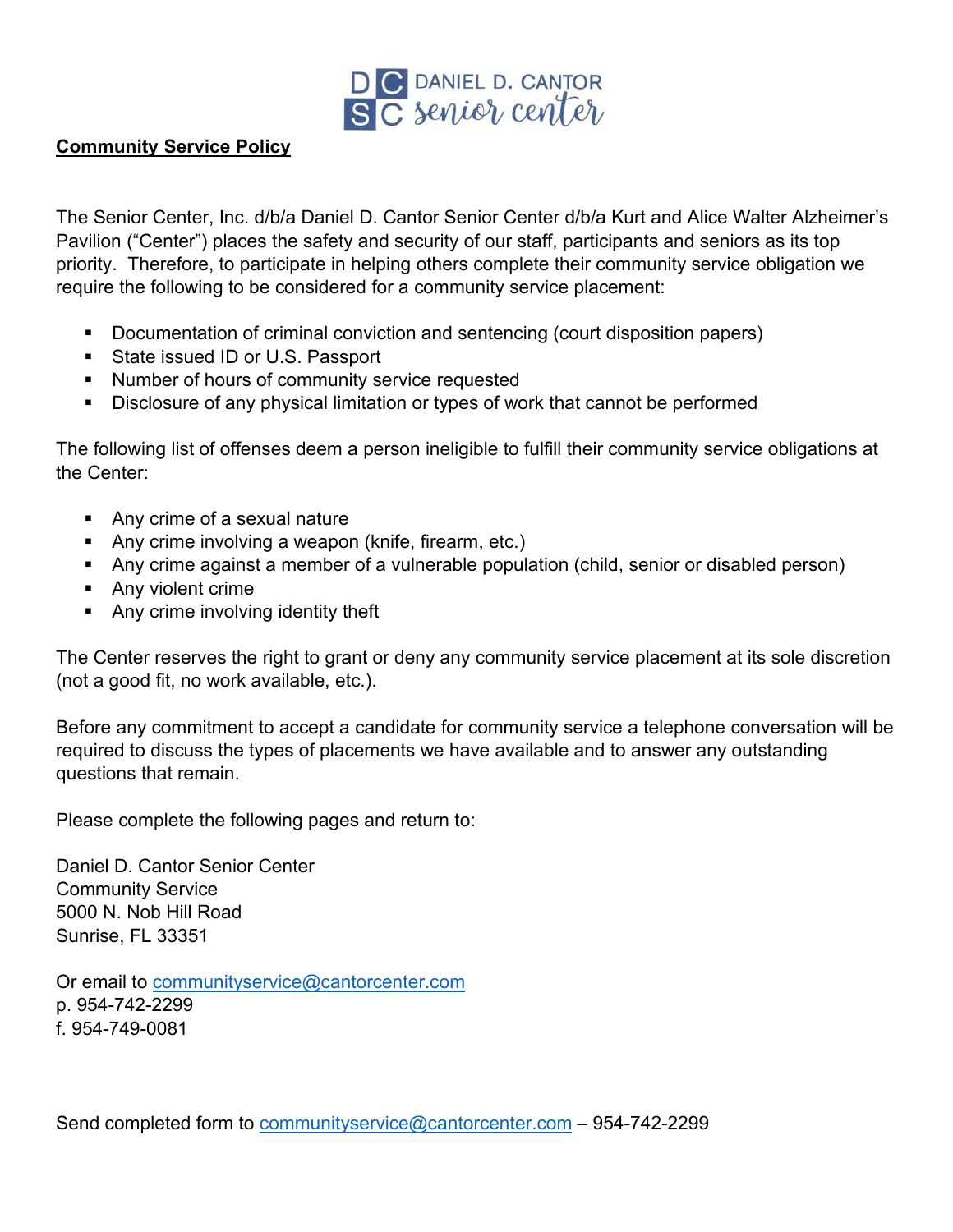

## Community Service Worker Agreement

|                                                                | agree to perform | hours of |
|----------------------------------------------------------------|------------------|----------|
| unpaid service at the Daniel D. Cantor Senior Center (Center). |                  |          |

I agree to abide by the following conditions of the program:

1. I will follow the work schedule that will be arranged for me by my supervisor at the Center where I will be performing community service. I understand that this schedule can be altered with the permission of my supervisor.

2. As I will be responsible for providing my own transportation to my assigned job site, I agree to report no later than the designated time for that particular job. I also understand that I am not to leave the job site without permission from the Community Service Supervisor or until dismissed by the agency representative at the job site.

3. I understand that should I experience any difficulties or problems in performing the services/work assigned, I am to contact my Community Service Supervisor for resolution of the problem.

4. Should my contribution of services be unsatisfactory or be performed with an uncooperative attitude, as assessed by the agency representative or Community Service Supervisor, the assignment will be terminated.

5. I understand that I have agreed to work a specific number of hours at the Center and that while in the Community Service Program, if I fail to work on my assigned schedule – for any reason – I may be terminated from the Community Service Program.

6. I accept full responsibility for all medical expenses due to injury or illnesses incurred during my participation in the Community Service Program and further attest to the fact that I have no health problems that would hinder or be aggravated by my participation in this program.

I also agree as the participant, shall hold the Daniel D. Cantor Senior Center and its agents and servants and employees harmless from and against any claim, demand or cause action of whatsoever kind or nature (including attorney's fees) howsoever the same may be caused resulting directly or indirectly from the nature of service rendered by this agreement.

| Applicant Signature | Date |
|---------------------|------|
|                     |      |